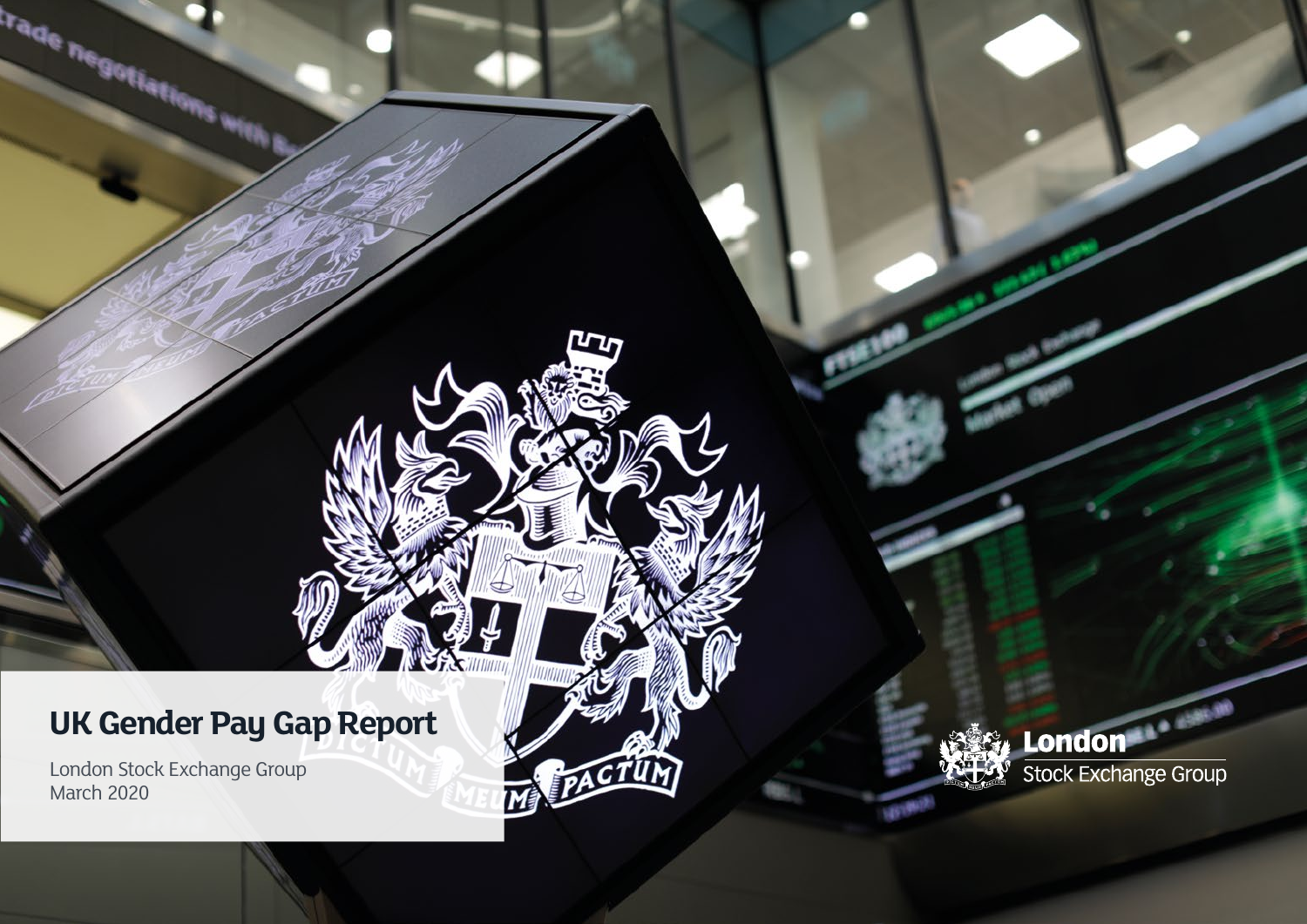# Welcome to our UK Gender Pay Gap Report



At London Stock Exchange Group ("LSEG", "the Group"), we recognise the critical role diversity and inclusion play in fostering a culture of collaboration and innovation. Since joining the Group in 2018, I have supported and promoted a culture that is inclusive, where every individual can fulfil his or her potential at LSEG.

It is the collective responsibility across the Group to ensure a strong and diverse pipeline of talent, to develop successful leaders of all backgrounds and to nurture the next generation. LSEG is fully committed to promoting gender balance across both our Group and the wider industry. We consider our annual UK Gender Pay Gap report an important tool to measure our progress.

As we stated in previous gender pay gap reports, while we do not differentiate pay between men and women for equivalent roles, there is an under-representation of women in senior positions. This statement still stands; we have too few women in senior, customer facing and revenue generating roles. This impacts our headline figures. We are making progress. I was encouraged to see that our efforts were recognised in the 2019 Hampton-Alexander Report where the Group was highlighted as one of the five companies in the FTSE 100 that had made the most significant improvements increasing gender representation at Board level.

We recognise that it will take a persistent multi-year effort to address these issues, but we will continue to make progress by consistently focusing on our objectives. LSEG's Executive Committee has a shared strategic objective to increase diversity across the Group, as well as specific divisional and functional diversity objectives. We measure progress against these objectives regularly.

In this report, we highlight a few examples of the steps we took in 2019 to increase gender balance at all levels of seniority across LSEG. These are important actions, but we recognise we need to continue to do more to make sustainable long-term progress on our goals.

As CEO of the Group, I am fully committed to an ongoing programme to improve our gender pay gap figures and to reach our goal of supporting a culture of inclusion that reflects the best of LSEG.

### **David Schwimmer**

CEO London Stock Exchange Group

### **Understanding gender pay gap reporting**



The median pau gap

is calculated by arranging the hourly pay rates of all males and females from highest to lowest and finding the percentage difference between the middle earning woman and the middle earning man.

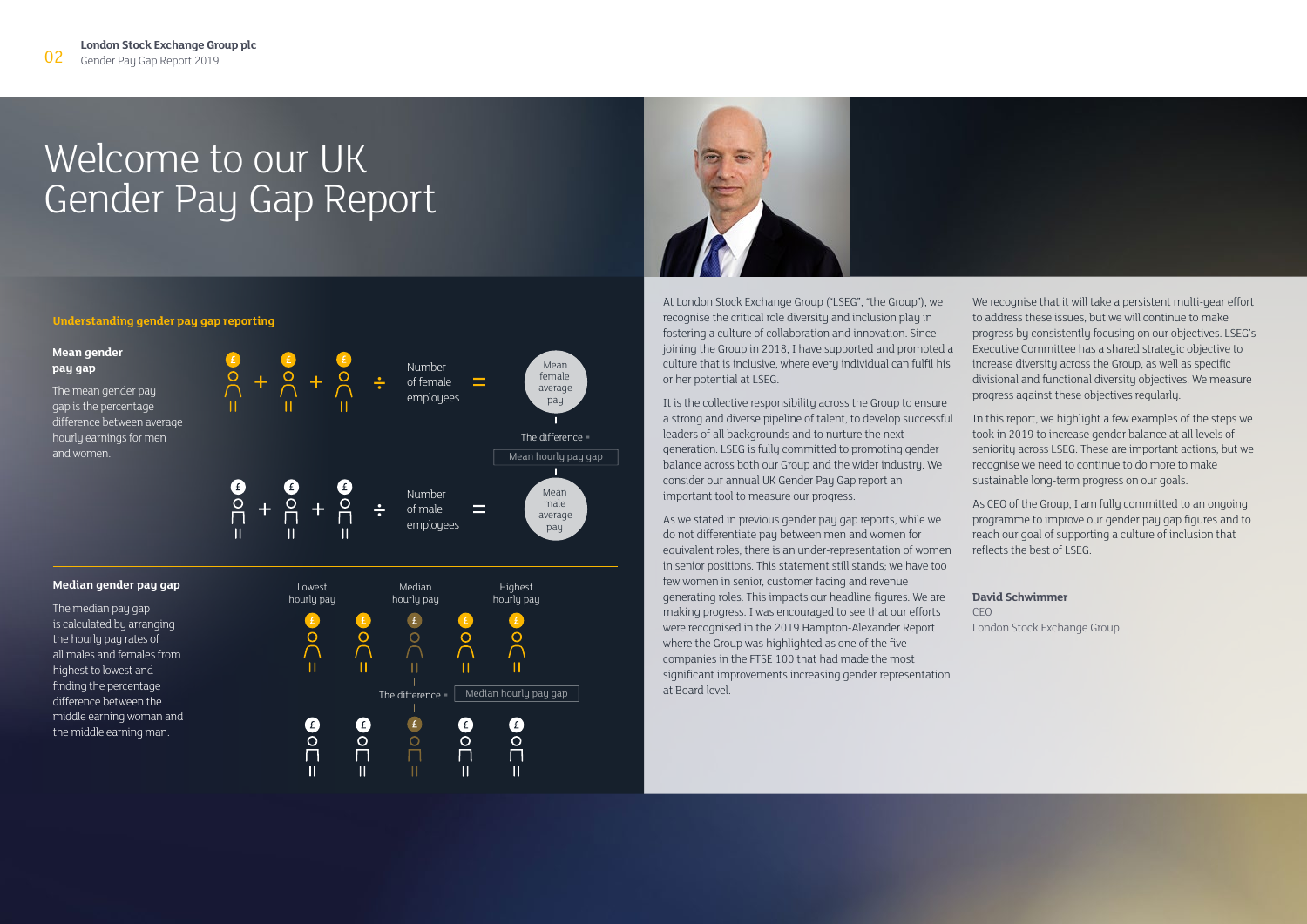# Our headline UK Gender Pay Gap figures

4,690 (vs 2018: 4,439) 66% male, 34% female (2018: 67% male, 33% female) LSEG employees globally

1,642 (vs 2018: 1,637) 67% male, 33% female (2018: 68% male, 32% female) Employees in the UK

\*Employee numbers are as at 5 April 2019 vs 5 April 2018

As with our previous Gender Pay Gap reports, we have opted to disclose figures beyond the UK statutory disclosure requirements. These disclosures more accurately reflect the nature of our business, provide a truer picture of our gender pay gap and give us a sensible baseline against which to track our progress.

We have disclosed figures for our entire UK population, rather than only those who are employed by the three entities captured by the regulations. Driven by our commitment to progressing gender diversity globally, we have also chosen to disclose our global gender pay gap figures from this year.

The decision to go beyond the UK statutory disclosure requirements does not flatter our figures. In fact, our approach is more transparent than the statutory requirement as it includes all remuneration awards, rather than only those received in April.

## **Our headline gender pay figures**

The table below shows our all-UK gender pay gap figures for the 2018 and 2019 annual pay reviews, broken down by salary, variable and total pay. These figures reflect management decisions and awards granted as part of the annual pay review processes in Q1 2018 and Q1 2019. Variable pay includes Long Term Incentive Plan ("LTIP") grants, calculated using a Fair Market Value of 60% to align to external market valuation of these awards, and annual bonus awards.

### **Gender pay figures**

|                                                        | All UK               |         |               |
|--------------------------------------------------------|----------------------|---------|---------------|
|                                                        |                      | Mean    | <b>Median</b> |
| Year <sub>2</sub><br>March/April<br>2018<br>pay review | Salary pay gap       | 19%     | 18%           |
|                                                        | Variable pay gap     | 40%     | 15%           |
|                                                        | <b>Total pay gap</b> | 27%     | 17%           |
| Year <sub>3</sub><br>March/April<br>2019<br>pay review | Salary pay gap       | 17% 18% |               |
|                                                        | Variable pay gap     | 39%     | 20%           |
|                                                        | <b>Total pay gap</b> | 23% 18% |               |
|                                                        |                      |         |               |

**Our disclosure methodology and the gender pay figures** and the gender pay gap is a measure of the difference **Cour statutory disclosures** between the average pay of men and women, irrespective of roles or seniority.

> This is different to equal pay which relates to men and women being paid equally for equal work. At LSEG, we are confident that we do not differentiate pay between men and women performing equivalent roles.

> In 2019, our mean gender pay gap reduced to 23% (from 27% in 2018 and 28% in 2017), reflecting the impact of initiatives that have been put in place to increase our diversity and female representation. The proportion of women has increased in both our overall population and our senior leadership population. We are committed to making further progress and holding ourselves accountable.

Our full statutory disclosures for each entity covered by the regulations are shown on page 8.

Our statutory disclosures are based on the government gender pay gap regulations and accompanying ACAS guidelines. However, it should be noted that there are aspects of the methodology that do not align to our business practice. Notably, the regulations exclude employees who received a zero bonus from the bonus pay gap calculation; and only include pay received in April in the hourly pay gap calculation, which omits a large number of compensation awards, including annual bonuses, which LSEG pays in March. Furthermore, the statutory calculations are based on pay received which, in the case of Long-Term Incentive Plan ("LTIP") awards, relates to historical management decisions made at least three years prior.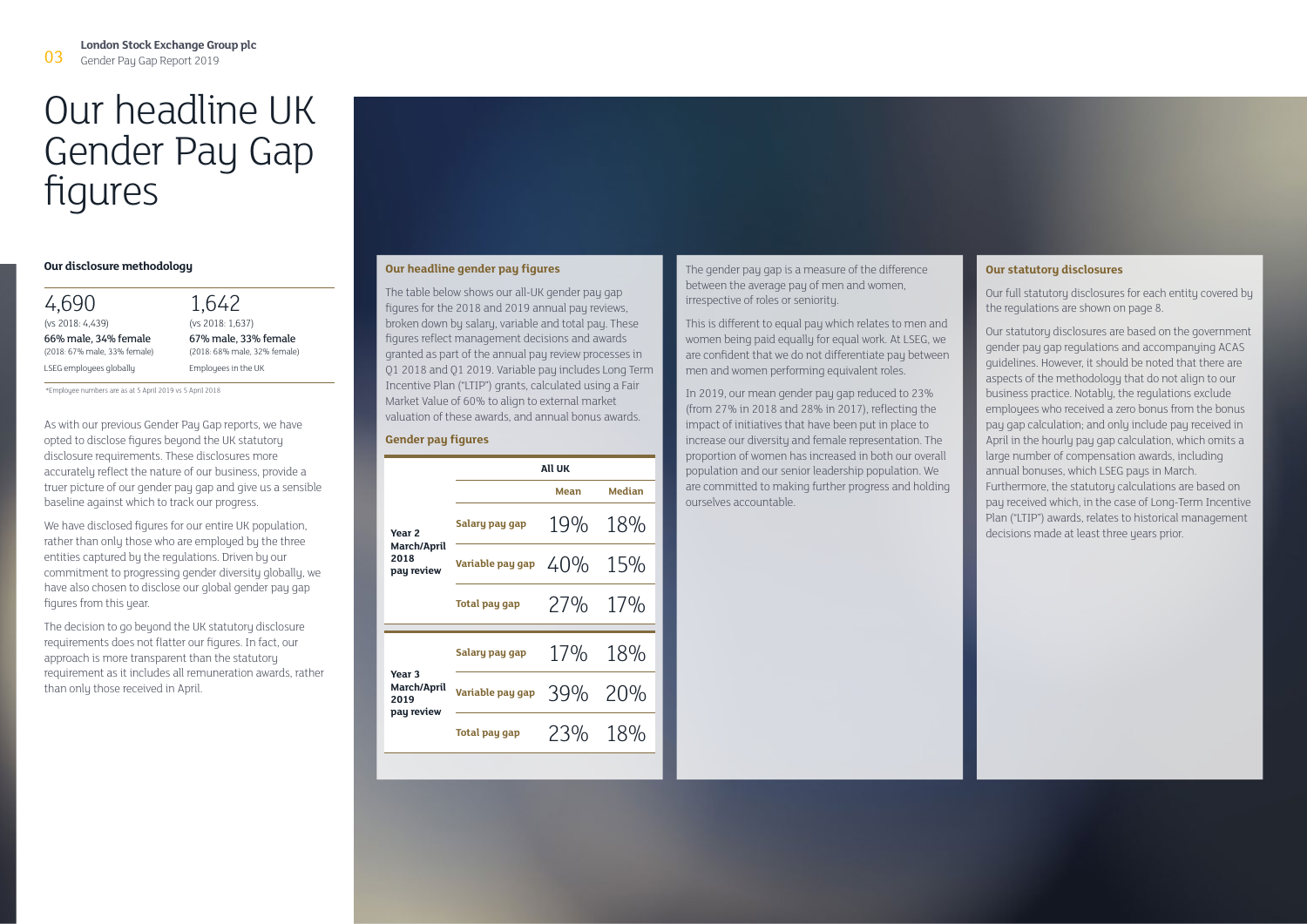# Our global workforce

In line with our commitment to improve our Group's diversity and foster an inclusive environment for all our colleagues, we have also disclosed our global gender pay gap figures for the 2019 annual pay review. Please see the global pay figures to the right. The data shows that our global gender pay gap figures are very similar to our all-UK gender pay gap figures. We will use this additional disclosure as a baseline for tracking future progress.

|                                                        | Global gender pay figures |         |        |
|--------------------------------------------------------|---------------------------|---------|--------|
| Year <sub>3</sub><br>March/April<br>2019<br>pay review |                           | Mean    | Median |
|                                                        | Salary pay gap            | 18% 10% |        |
|                                                        | Variable pay gap          | 37% 19% |        |
|                                                        | <b>Total pay gap</b>      | 23% 10% |        |

At LSEG, we conduct equal pay analysis as part of our annual pay review process and are confident that we do not differentiate pay between men and women who perform equivalent roles. We have a Group-wide reward framework, which comprises the compensation structure, elements and leverage for each stage in our career framework. This is used to compare and analyse pay on a granular level; helping us to identify and explain any gender-related pay differences for employees that are in similar roles. A rigorous check and challenge process is undertaken internally to determine and address any differences that are unexplained by factors that appropriately affect pay such as relative levels of experience or performance in

the role. However, we acknowledge that we do have a gender pay gap, due to the unequal distribution of men and women across the company. The biggest factor behind our gender pay gap continues to be the fact that there are fewer women in senior positions.

Seniority is a major driver of remuneration, particularly salaries. Variable pay at LSEG also tends to increase with seniority. As discretionary share awards are granted as a multiple of salary, the impact of any salary differentials is compounded in the variable pay gap, as shown by the data in our report.

Our mean variable pay gap is higher than our median pay gap because of the distorting impact of the very highest earners, the majority of whom are male, whose pay skews the overall 'average' figures.

While we have observed some small positive changes uear-on-year, we recognise that there is further progress to be made and that the actions we are taking to close the gap will take time to have impact. In some instances, these actions may adversely affect the reported gender pay gap figures in the short term. For example, initiatives to attract junior female talent could widen the pay gap in the short term as more entry level females join the Group.

Although we know there is no quick solution, we are committed to addressing our gender pay gap and have already implemented initiatives that will make a positive difference in creating opportunities for women at all levels to progress their careers.

You can read more about the activities we are undertaking to close the gap on pages 5 and 6. These initiatives should result in an improvement in our figures in the medium to long term, as higher salary levels for an increased number of senior females have a knock-on effect for bonus and LTIP awards.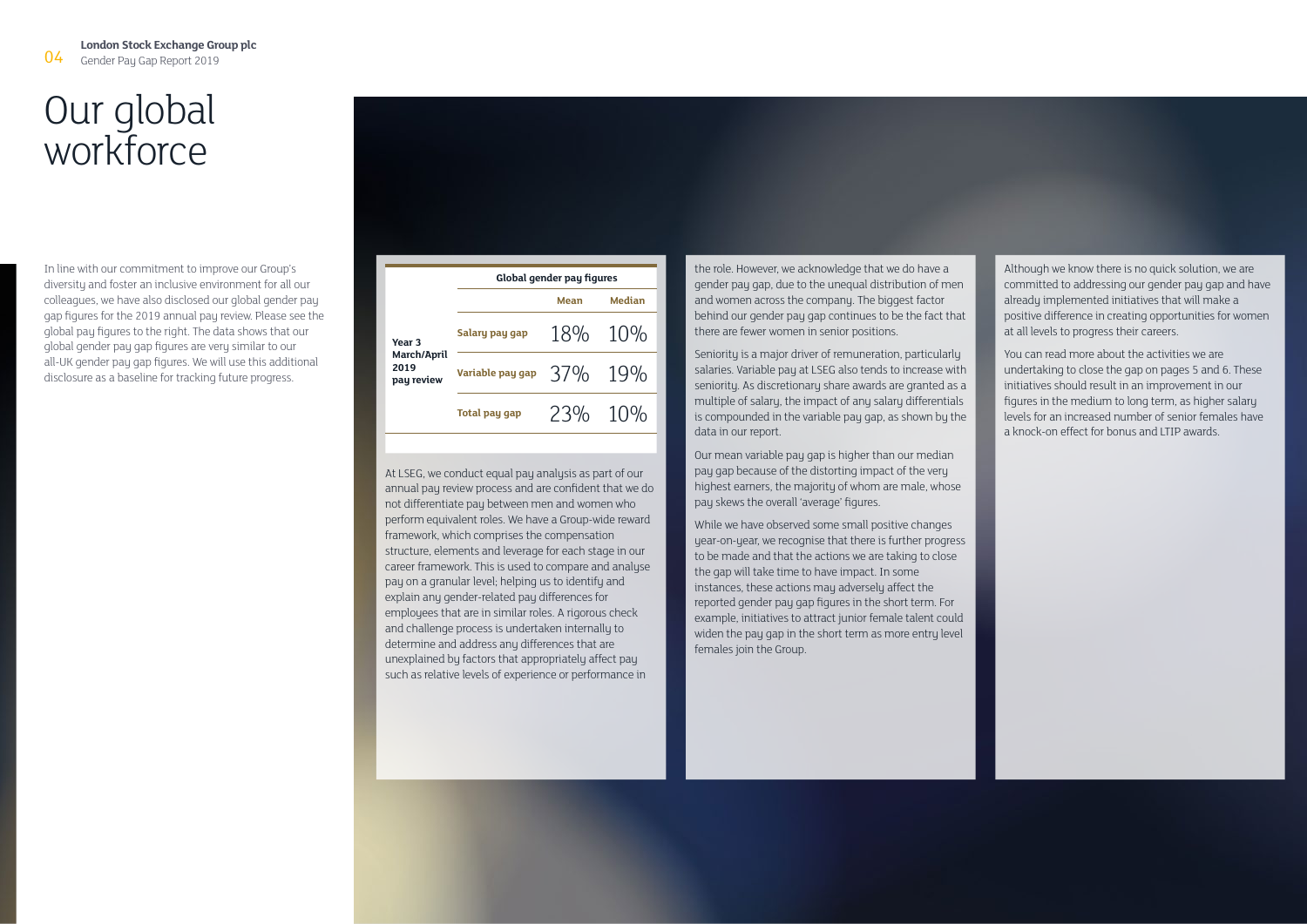# How we are addressing the Gender Pay Gap

### **LSEG's commitment to diversity and inclusion**

In 2016, LSEG's Executive Committee, chaired by the Group CEO, formed the Diversity and Inclusion (D&I) Sub-Committee. The D&I Committee is chaired by our Group Chief Risk Officer and is comprised of Divisional Business Heads and senior leaders to enhance our focus on diversity and inclusion and its impact on Group performance. Gender is one key area of focus of our diversity and inclusion strategy. The D&I Committee oversees our investment in developing diversity in the Group including our female talent and succession pipeline.

The Group was an early signatory to HMT's Women in Finance Charter in 2016 and we set ourselves a stretching target to reach 40% female representation in both our overall population and our senior leadership population by 2020. By the close of 2019, female senior leadership representation at LSEG stood at 33% compared to 31% in 2018. Overall female representation increased to 35% at the end of 2019 compared to 34% in 2018. In terms of Board representation, the 2019 Hampton-Alexander Report recognised the Group for making significant improvements in female representation on our Board, with 31% representation of women on our Board; up from 29% in 2018.

The Group CEO has personally demonstrated his commitment to diversity and inclusion in his leadership of the Group, playing a visible role in reinforcing the importance of an inclusive culture to our business and holding leaders accountable for making progress. In 2019, the CEO recruited two new senior members of his team; one of these key roles was filled by a woman.

To ensure collective responsibility, members of the Executive Committee and line managers have D&I measures built into their performance objectives and these form an important element of their performance review. Gender representation is integral to our LSEG Culture Dashboard and this data is reviewed quarterly by our Executive Committee and D&I Committee to track progress and act as necessary.

### **Reinforcing Inclusion**

We strive to create a culture where colleagues can be their true selves and differences, whether visible or invisible, are valued, resulting in equal opportunity for all.

**Raising Awareness:** The Group CEO ensures that our commitment to inclusion, diversity and gender representation is shared through a variety of channels, including global townhalls and smaller group meetings with colleagues. Divisional and functional leaders are also briefed to cascade the commitment to their teams. The Group CEO has played a visible role in leading our efforts, including launching in 2019 our LSEG global Inclusion Network (IN), an umbrella network for our diversity networks, supported by several other members of the Executive Committee.

We believe that IN creates a powerful opportunity to share information, learning and best practices, promoting a culture of inclusion and collaboration. By meeting quarterly, in line with the D&I Committee, this direct conduit between colleagues and members of LSEG's Executive Committee enables alignment of activities, encourages greater consultation and helps us to shape our diversity and inclusion agenda to foster a culture for all.

LSEG's Inclusion Week provided a further opportunity for all colleagues to explore a broad array of inclusion topics, including authenticity, the power of networks and the role of all colleagues in fostering inclusion. Over 20 events took place across our key global locations with around 1000 colleagues participating.

**Education:** Our D&I agenda is heavily represented in LSEG's training and development suite. We aim to equip all managers to make bias-free decisions about people.

## **Increasing Diversity**

We understand the diverse mix of experience and characteristics among our colleagues and actively seek to increase diversity throughout the organisation.

**Targets and Action Plans:** Gender balance targets for senior managers and our overall population are agreed by division. Each Executive Committee member has a specific gender representation target for their business unit to focus efforts to meet our stretch target of 40% female representation. We also monitor progress on attraction, recruitment, progression and retention on a divisional basis. Our quarterly Executive Committee business reviews include an update and discussion of challenges and opportunities. In addition, by committing to external initiatives such as the Women in Finance Charter and the Hampton-Alexander Review, we have created transparency of our ambitions and progress.

**Attraction Strategy:** In 2019 we enhanced our efforts to attract exceptional female talent across our business. The implementation of software to 'gender neutralise' our job descriptions helped us to broaden our reach and reduce the number of women 'opting out' of applying for roles. We invested in outreach initiatives to attract women across our global offices. These included: breakfasts with female university students, work experience placements, a version of our Women Inspired Network for young female talent in Italy and in the US, and client partnership events. In Sri Lanka, where we have a large technology presence, we have worked hard to support the female technology talent pipeline. We ran a vocational training event for girls, partnered with IEEE Women in Engineering to bring together undergraduates from more than six different universities to provide career advice,

### **Collaboration and Innovation**

We build communities across the Group who collaborate to achieve business success, support and coach each other and innovate to develop business opportunities and improved practices.

**Global mentoring programme:** We believe mentoring provides a particularly valuable development opportunity for women by establishing a safe space to more fully explore challenges, build insight and consider options that help them to take actions to progress their careers. Since 2016, our 'Mentor Exchange' has supported over 1100 colleagues, with around half of mentees being female. In 2019 we launched 'Mentor Exchange' across all our regions, including a virtual programme to connect 53 mentoring pairs across 10 countries. We are proud supporters of the 30% Club's cross-company mentoring scheme, designed to develop the pipeline and parity of women in FTSE 350 leadership roles, by supporting our female talent and matching senior leaders with female mentees from other organisations. 95 LSEG colleagues have participated so far in the scheme.

**Global networks:** Our Women Inspired Network (WIN) launched in 2015, continues to grow globally and in 2019 was represented in the UK, USA, Sri Lanka, France, Malaysia, and Italy. The network is active in engaging with client and external networks (such as 30% Club, Women in ETFs, Women in Hedge Funds, 100 Women in Finance, Women's Network Forum). In 2019 WIN offered around 40 personal development opportunities for women across the Group, such as 'Leaders in the Spotlight' and 'WINning Conversations', in which our CEO and Group Director, Information Services, participated. In 2019 the WIN Americas Leadership team received a Highly Commended CEO Award in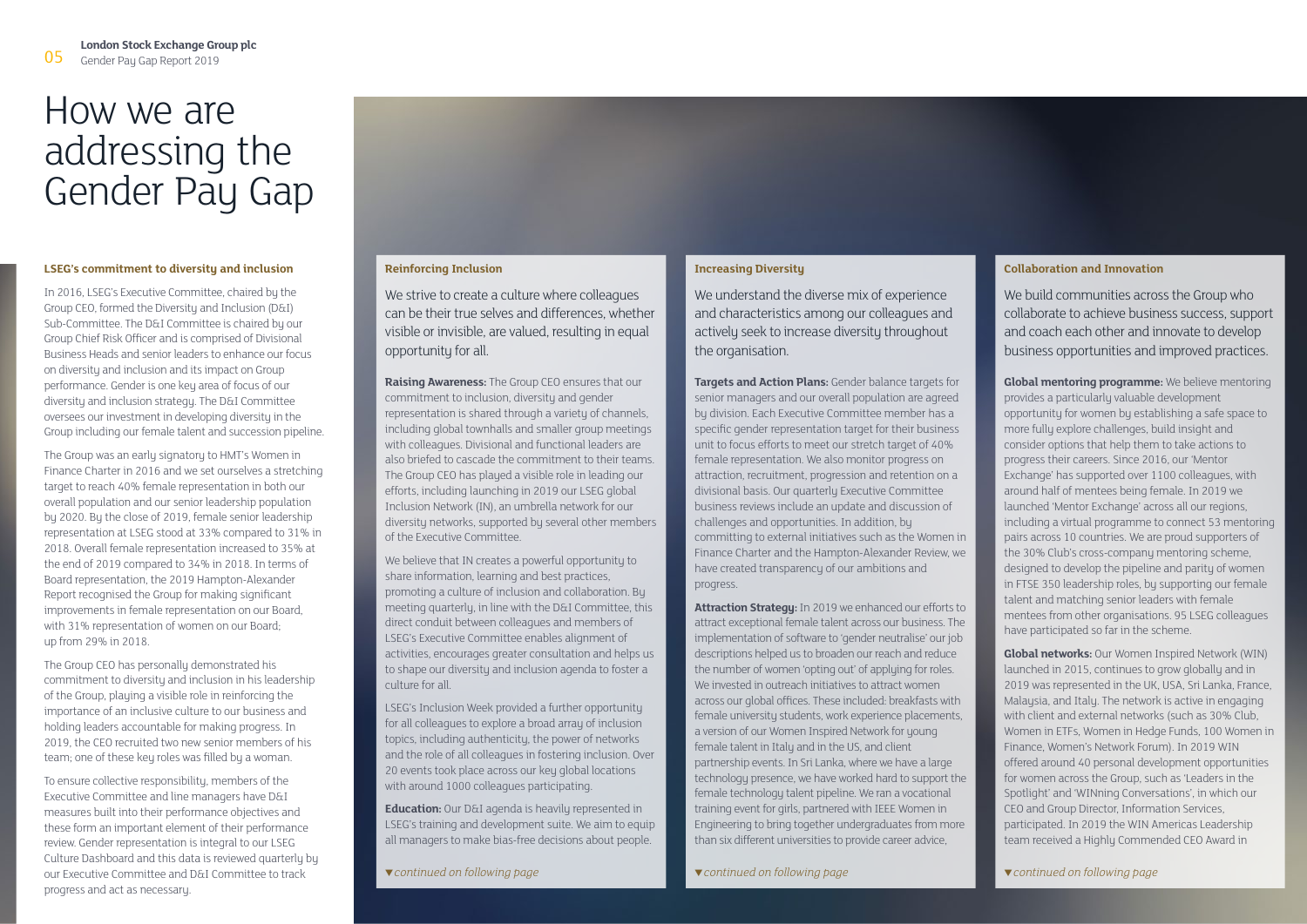# How we are addressing the Gender Pay Gap

### **LSEG's commitment to diversity and inclusion**  *continued*

Our aim is to see the results of our efforts to recruit and develop a diverse, gender-balanced team translate into increased senior female representation.

Some examples of actions we have taken and progress we have made can be found on pages 5 and 6.

All colleagues and new starters complete unconscious bias training as part of the standard onboarding and training across LSEG. D&I topics in our colleague development suite are promoted to encourage all colleagues to foster a culture of inclusion. Our Manager Excellence programme, introduced in 2019, is designed to develop consistent management skills covering a broad range of topics. For example, the 'Recruiting Effectively' and 'Managing People Risk Responsibly' modules enable managers to explore different types of bias to understand how personal biases can impact the quality of their management. Our manager toolkits (e.g. in areas such as managing performance and assessing talent potential) complement the programme, raising awareness of potential bias by integrating messaging and reminding managers of the risks of personal bias.

**Policu Framework:** Since we updated our family friendly policies in 2018, we have continued to see colleagues taking advantage of shared parental leave, flexible working and sabbaticals. Our Wellbeing Framework further encourages colleagues to strike the right work-life balance by providing awareness of the flexible working options available that encourage collaboration and new ways of working.

**External Partnerships:** We continue to partner with external experts to seek thought leadership and introduce new programmes that help to foster an inclusive culture.

### **Increasing Diversity** *continued*

 and partnered with Women Techmakers to empower and encourage women to enter the tech industry. Sri Lanka's RiseUP programme prompted 60 colleagues to sign up as mentors to university students and community projects. Our Early Careers pipeline programmes have also proved to be an excellent source of diverse talent. In 2019 we ran our first Spring Week in London, specifically targeting first year technical students, which successfully increased the number of female technology summer interns to 50%. Our focus on attracting female technology talent has helped our Group Technology Services division to increase female senior management representation from 25% in 2018 to 31% in 2019.

**Recruitment Strategy:** We try to ensure that all candidates are assessed by a mixed gender panel and strive for balanced shortlists for roles. The proportion of external female hires stood at 38% for 2019 compared to 37% in 2018. Our most senior hires at Managing Director (MD) level increased from 37% in 2018 to 75% in 2019, increasing the overall female MD population by 6%. Senior manager female hires increased to 41% in 2019 from 35% in 2018. In 2019 we broadened our graduate intake across five countries, and, for the first time, of our global class, female graduates outnumbered their male counterparts at 54%, compared to 49% in both 2017 and 2018.

**Talent Management Strategy:** Our Executive Committee and Functional Leaders are mentoring or sponsoring female talent both internally and on external schemes such as the 30% Club and Mission Include. Our Group-wide Managing Director and Director talent review has enabled us to evaluate and develop our senior female talent pipeline while our longlisting process - which aims to increase internal mobility and broaden career opportunities – supported development further with women comprising 34% of internal moves in 2019.

### **Reinforcing Inclusion** *continued* **Collaboration** *and Innovation**continued* **<b>Collaboration and Innovation** *continued*

recognition of their achievements and contribution to LSEG.

**Recognition and Sponsorship:** We actively seek to recognise and celebrate the achievements of our female leaders and emerging leaders. Diane Côté was listed in the FN100 Most Influential Women in European Finance in 2019. Justine Zwerling featured in 2019's 50 Women Future Leaders list and Regina Williamson won Technology Innovator of the Year in the 2019 Women in Technology & Data Awards. In 2019, we were delighted to have a record six nominations for the Timewise 2020 Power 50 awards. We also ran aspirational networking events with the Women's Network Forum, Founders4Schools and Mulberry Trust to inspire the next generation of female leaders. To coincide with International Women's Day, LSEG hosted and participated in the launch of the Fearless Girl campaign. Alongside, the Group ran its own global 'Fearless Girl' campaign identifying 127 role models across our various locations.

**Workplace Choice:** We have further developed the Group approach to flexible working with clear guidelines, facilities and technology. We ran successful pilots in Italy and in our legal function to demonstrate the positive impact of flexible arrangements, prior to launching Workplace Choice.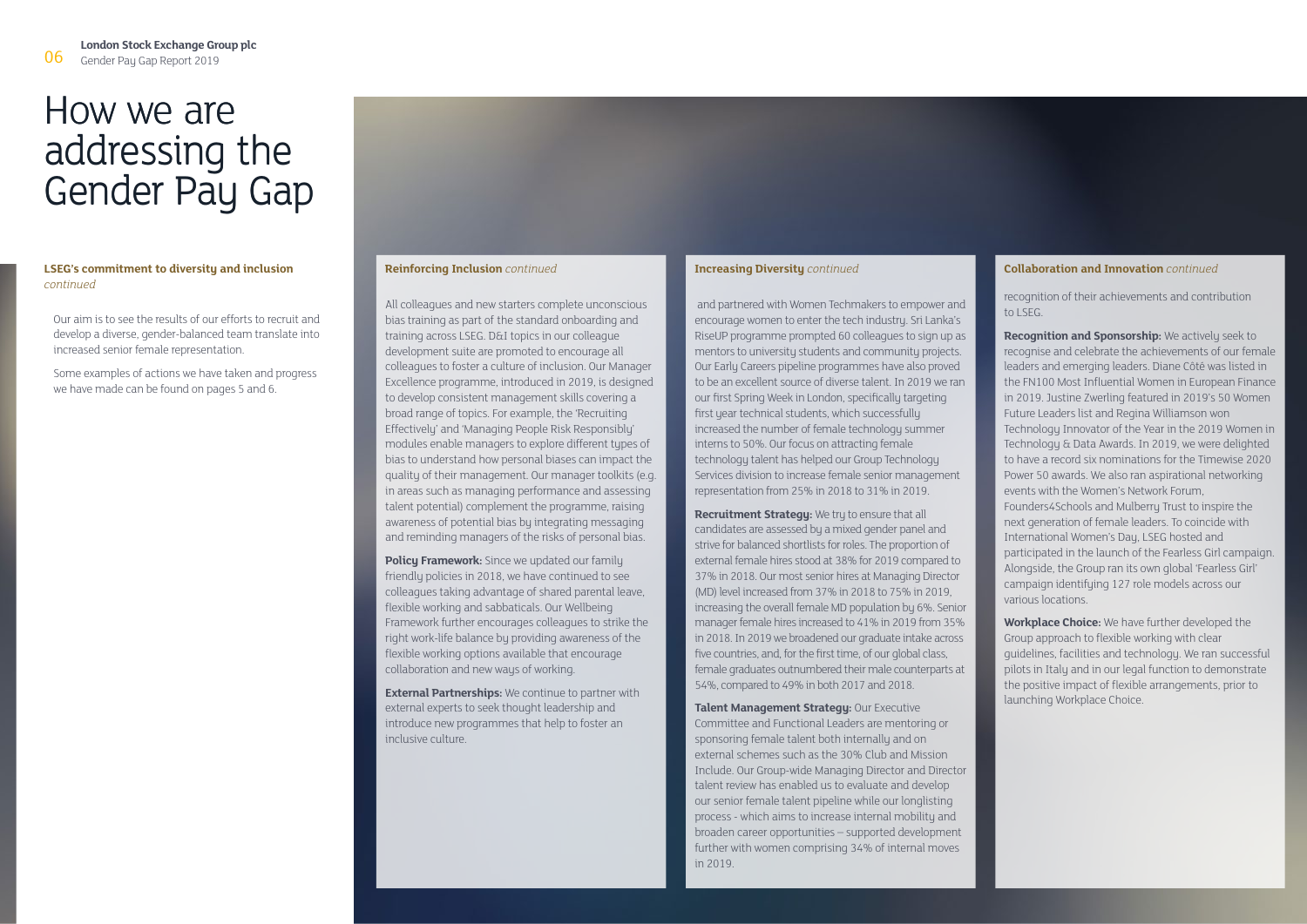# **London Stock Exchange Group plc Spotlight on...**an inclusive culture where female talent can fulfil their potential at LSEG.

### **Susi de Verdelon**

## (Head of SwapClear and Listed Rates, LCH, London).

Susi's career has progressed to leading SwapClear and Listed Rates, having previously worked in the business as the COO for Rates. In her new role she leads a multidisciplinary global team across risk, operations, technology and product to deliver our rates clearing service, a key revenue line for the Group. Susi prepared herself for her latest role by seeking development opportunities to build valuable skills, such as impact and presence in a board setting and delivering clarity on business strategy.



## **Sarah Macfarlane**

### (Managing Director, Legal – Group Technology Services, London).

Sarah has been listed as a 2020 Timewise Power 50 award winner: recognising her as a business leader who excels at working flexibly. Sarah advises on legal matters with a technology focus and is a member of the Group CIO's Senior Management Team as well as LSEG's Leadership Team. She moved to a four-day week after the birth of her first child and was promoted into her current role while working flexibly. Sarah, who shares parenting of her three children with her husband, who also works flexiblu, recentlu participated in an internal career panel, speaking of the benefits of part-time working.

**Beverley Noye**

(Brexit Programme Director, LCH, London). Since moving to LCH following a successful and highly decorated career in the Royal Air Force, Beverley's career has culminated in her most recent promotion to Brexit Programme Director, LCH. Selected to be mentored on the 30% Club Mentoring Scheme, Beverley also contributes to LSEG's diversity and inclusion community, having established the Parent and Caregivers Network. Beverley successfully juggles these demanding roles while raising her three young children.



### **Sharmila Pindoria**

## (HR Business Partner, London Stock Exchange plc, Capital Markets and Regulatory, London).

Sharmila leads the implementation of HR strategy in her business areas, working closely with the CEO and leadership team of London Stock Exchange plc. She recently reduced her working hours to part-time to enable her to continue to fulfil her career aspirations, while spending more time with her two young children. Sharmila is a role model for flexible working at London Stock Exchange and was recently nominated for the Timewise Power 50 Awards.



# **Susan Quintin**

## (Global Head of Equity Index Product, FTSE Russell, New York).

Susan leads index product management professionals in multiple global locations. She has also been at the forefront of establishing the North America branch of our Women Inspired Network contributing to its significant expansion through initiatives like 'Leaders in the Spotlight', a series of interviews with female colleagues in senior roles. Susan was the keynote speaker for the LSEG sponsored VIP luncheon during Ellevate Network's 2019 Mobilize Women Summit. She also became a mother in 2019.

### **Vidumini Ranasinghe**

### (Head of Strategic Account Management, LSEG Technology, Sri Lanka).

Vidumini has successfully led a number of large-scale technology implementations for LSEG's clients, including for the Aequitas Neo and Casablanca Stock Exchanges. In 2018 Vidumini was promoted to Head of Strategic Account Management, taking responsibility for account and relationship management of all third-party clients for LSEG Technology Sri Lanka. Vidumini has been part of the Women Inspired Network since it launched in Sri Lanka and participated in the panel event that launched diversity and inclusion in Sri Lanka in 2018. She also represents LSEG Tech women in the Diversity Collective Lanka which is an organisation aimed at raising visibility and empowering women in tech by speaking to young tech women in universities and in the industry.

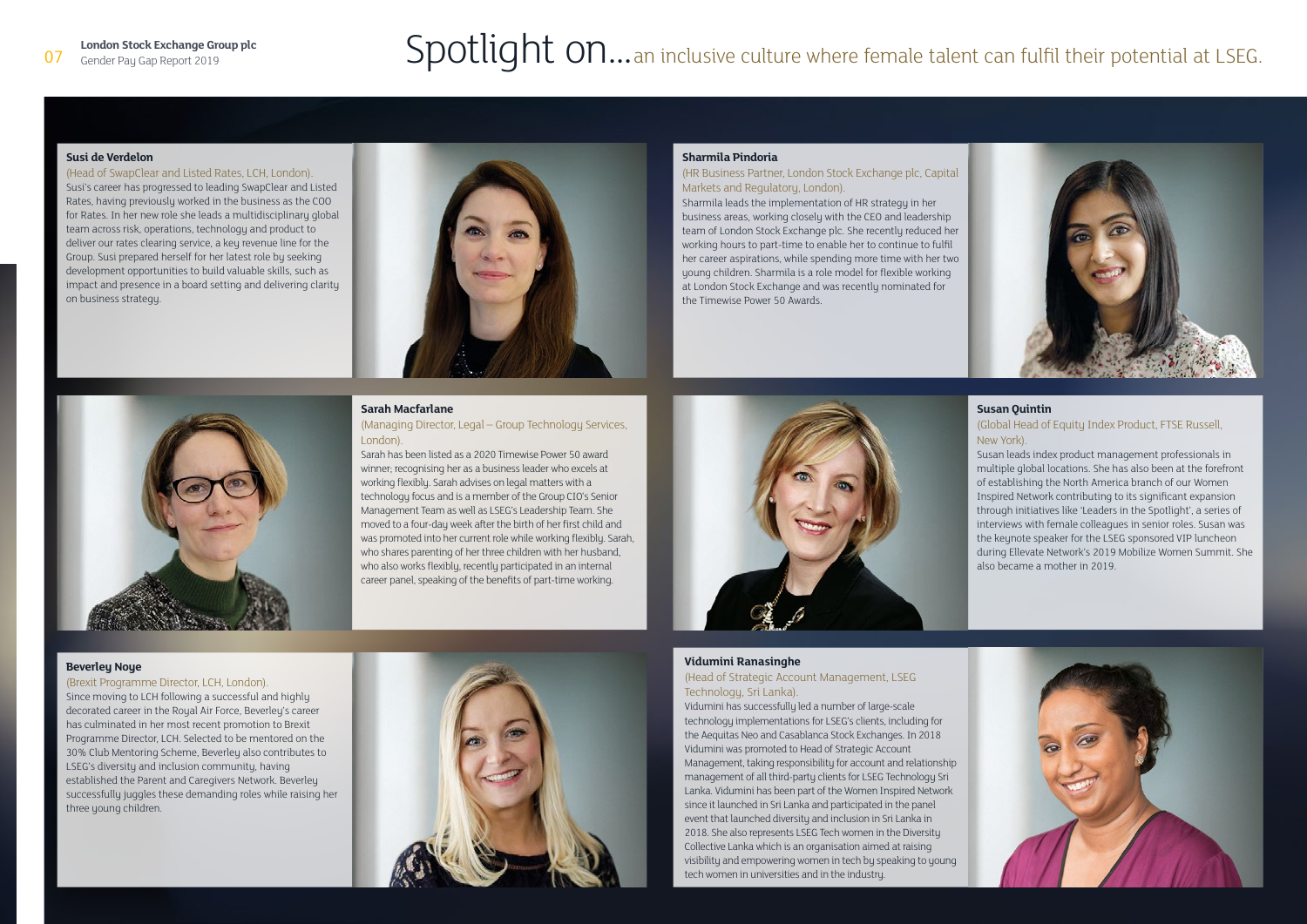# **Statutory** disclosures

The table on the right shows our full statutory disclosures for our three legal entities covered by the regulation for the reporting period 6 April 2018 to 5 April 2019: LSEG Employment Services Limited (LSEG ESL), London Stock Exchange plc (LSE plc) and LCH Limited (LCH Ltd).

# **Methodology**

# **Hourly pay gap:**

- As per the regulation, the reported figures are based on the snapshot date of 5 April. As such, any awards received outside of the month of April, including bonus and LTIP awards, must be excluded from the statutory hourly pay gap figure.
- As we noted in our previous Gender Pay Gap report, this methodology will likely result in wide year-on-year fluctuation which will make it difficult to track our true progress each year. LSEG pays bonuses in March so these awards would always be excluded from the statutory hourly pay gap figure. The inclusion of LTIPs will vary significantly as it is dependent upon the date a participant chooses to exercise their award.

### **Bonus pay gap:**

- The statutory approach is only to include employees who received bonus pay.
- This does not align to our business practice and we believe that if an employee is awarded a zero bonus, for example for performance reasons, this should be reflected in the figures.

In light of the reasons outlined above, we have opted to disclose additional figures for the UK and globally to include all annual remuneration elements, as presented on pages 3 and 4. The additional disclosure does not flatter our figures; it presents a true underlying picture of our gender pay gap which we will continue to use as a baseline for tracking future progress.

**LSEG Employment Services Limited** (440 Employees)  $\circ$  $\circ$  $\Box$ Il Male Female II



**Bonus Pay Gap Mean Median** 38% 21%

 **59% 41%** 

 **80% 20%** 

 **83% 17%** 

 **75% 25%** 

 **322 118**

% receiving a bonus payment

Lower Quartile

Lower Middle Quartile

Upper Middle Quartile

Upper Quartile

Population

 **89% 89%**

| <b>London Stock</b><br>Exchange plc |        |
|-------------------------------------|--------|
| (475 Employees)                     |        |
|                                     |        |
| Г                                   |        |
| Ш<br>Male                           | Female |

 $\Omega$ 

Hou<br>Me

| Hourly Pay Gap |                |
|----------------|----------------|
| Mean           | Median         |
| $B_{\%}$       | $R_{\text{0}}$ |

| <b>Bonus Pay Gap</b> |               |
|----------------------|---------------|
| Mean                 | <b>Median</b> |
| 45%                  | $Q_{0}$       |

| ープの | $J'$ 10 |
|-----|---------|
| 89% |         |
|     |         |

% receiving a bonus payment

**270 205**

 **46% 54%** 

 **58% 42%** 

 **59% 41%** 

 **69% 31%** 

Lower Quartile

Lower Middle Quartile

Upper Middle Quartile

Upper Quartile

Population

| 0070                        |  |
|-----------------------------|--|
| 90%                         |  |
| % receiving a bonus payment |  |

**LCH Limited** (441 Employees)

 $\circ$ 

 $\Box$ 

**Hourly Pay Gap**

**Bonus Pay Gap**

 **88%**

**Mean Median** 19% 14%

Il Male Female II

 $\circ$ 

**Mean Median** 55% 33%

| 328                          | 113 |
|------------------------------|-----|
| Population                   |     |
|                              |     |
| 84%                          | 16% |
| Upper Quartile               |     |
| 78%                          | 22% |
| <b>Upper Middle Quartile</b> |     |
| 78%                          | 22% |
| Lower Middle Quartile        |     |
| 60%                          | 40% |
|                              |     |

Lower Quartile